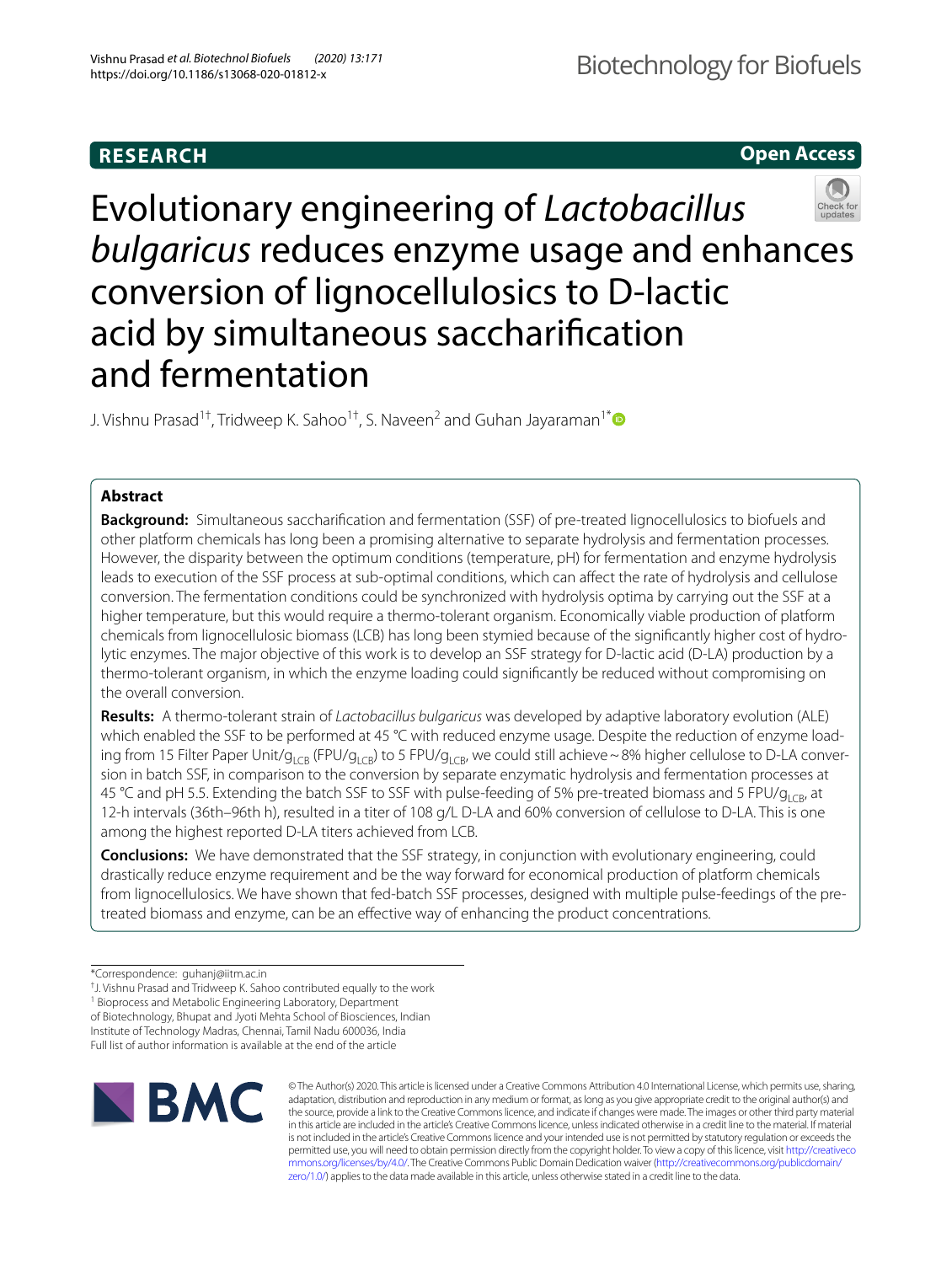**Keywords:** Adaptive laboratory evolution (ALE), L. bulgaricus, Simultaneous saccharification and fermentation (SSF), Lignocellulosic biomass (LCB), D-lactic acid (D-LA), Product to enzyme ratio (PER)

## **Background**

Lactic acid (LA) is an important platform chemical with a wide range of applications in the food and cosmetic industries [[1](#page-9-0)]. Lactic acid has two enantiomers, L-lactic acid and D-lactic acid, which can be blended in different ratios to achieve application-specific polylactic acid (PLA) [[2](#page-9-1)]. Commercial production of LA is mostly achieved by fermentation of starch [\[3](#page-9-2)[–5](#page-9-3)] or refined sugars; however, high cost of these substrates is one of the obstacles for fermentative LA to compete with synthetically produced LA. Cheap and renewable sugar substrates or substrates from waste agricultural residues are economically viable alternatives to refined sugar for LA production  $[1]$ . Recent trends in D-LA production have shifted to utilization of dairy waste [[6](#page-9-4)] or renewable non-food materials, especially lignocellulosic biomass (LCB) from agro-industrial sources  $[7-11]$  $[7-11]$  $[7-11]$ .

Valorization of LCB to bulk chemicals like D-LA requires a sequence of separate processes such as pretreatment of LCB, enzymatic hydrolysis of cellulose and fermentation of the hydrolysate. However, the accumulation of product (glucose) inhibits enzymatic hydrolysis during batch processes [[12,](#page-9-7) [13](#page-9-8)] and, therefore, requires more enzyme usage to compensate for the end-product inhibition. Physical and temporal separation of the enzymatic hydrolysis and fermentation processes makes the whole process time-intensive and results in low productivity [[1](#page-9-0)].

Simultaneous saccharification and fermentation (SSF) is an alternative process in which the enzymatic hydrolysis occurs concomitantly with microbial fermentation. SSF is advantageous because of reduced end-product inhibition of hydrolytic enzymes, low enzyme usage and higher throughput [[14,](#page-9-9) [15\]](#page-9-10). Despite its techno-economic advantages over separate hydrolysis and fermentation (SHF), the major drawback with SSF is the difference in temperature optima of the hydrolytic enzymes and the fermenting microorganism. The enzyme cocktails, which are most frequently used in cellulose hydrolysis process have an optimum operating temperature of about 50 °C  $[16]$  $[16]$ . On the contrary, most of the microorganisms that have been used for microbial production of LA have optimum growth at 30–37  $°C$  [[17](#page-9-12)]. Unless the difference in the optima of the two processes is narrowed down, it can result in sub-optimal operation of the SSF. In addition to the high operating temperatures, the microbes employed in SSF are subjected to other extreme conditions associated with SSF such as low pH, osmotic pressure and inhibitors.

Performing SSF at a higher temperature which is optimal for enzymatic hydrolysis could arrest or reduce the microbial growth and would further lead to glucose accumulation, enzyme inhibition and eventually lead to reduced cellulose conversion. At the same time, operating SSF at the lower temperature which is optimal for bacterial growth could reduce the rate of enzymatic hydrolysis and the percentage conversion to glucose, and thus could lead to reduced titer of the final fermentation product. This would in turn require the usage of higher enzyme loading to achieve the desired cellulose conversions, titer and productivity, thus adversely affecting process economics. Cost of cellulolytic enzymes is one of the critical factors which contribute immensely to cost of production of a low-value, high-volume chemical like D-LA. The higher cost of cellulases compared to starch degrading enzymes demands the economical utilization of cellulases for the conversion of agricultural waste [\[1](#page-9-0)]. Techno-economic studies on second-generation ethanol production have revealed that cost of enzyme significantly affects the final cost of product [\[18](#page-9-13)–[20\]](#page-9-14).

Thus, a thermo-tolerant strain is needed to operate SSF at the temperature optimum of enzymatic hydrolysis for improved conversion. Adaptive laboratory evolution (ALE) is considered as a simple yet robust method to develop strain tolerance to any specific adverse con-dition [\[21](#page-9-15)]. There are numerous studies on Saccharomyces cerevisiae and ethanol production by SSF, using evolved strains tolerant to temperature [[22,](#page-10-0) [23\]](#page-10-1), pH [[24](#page-10-2)] and other inhibitors [\[25](#page-10-3)]. Some studies have attempted to evolve yeast strains for LA production to leverage its property to tolerate lower pH [\[26](#page-10-4)]. There are also reports on L-LA production from lignocellulosic substrate by SSF using different strains evolved for improved antioxidant property [\[27](#page-10-5)] and efficient xylose assimilation [\[28](#page-10-6)]. Although enzyme loading is a critical techno-economic factor, there are not many detailed reports available on optimization or minimization of enzyme loading to achieve higher product to enzyme ratio (PER). An earlier study demonstrated that the enzyme loading can be reduced by 30% through media optimization in SSF for D-LA production [\[11](#page-9-6)]. Very few reports are available which have focused on the valorization of LCB for the production of D-LA by SSF (Additional file [1:](#page-9-16) Table S1). There are no detailed reports that compare the trade-off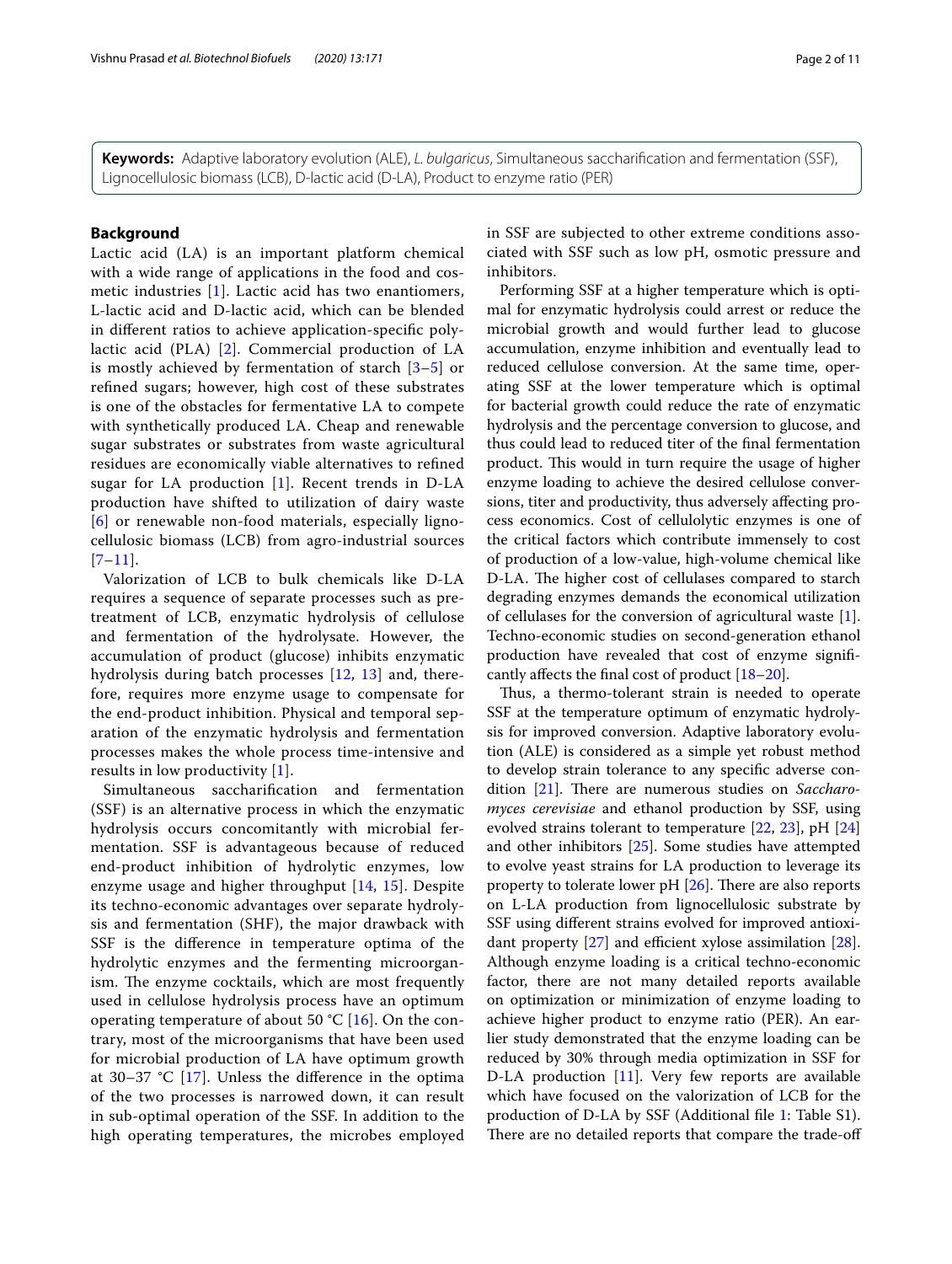between the effect of temperature and different enzyme loadings on enzymatic saccharification. There are also no reports which demonstrate the utility of an evolved thermo-tolerant strain in minimizing the enzyme usage in SSF for D-LA production.

In current study, we have employed Lactobacillus delbrueckii subsp. bulgaricus for production of D-LA from rice-straw biomass. L. bulgaricus is one among the very few homo-D-lactic fermentative bacteria which produce optically pure D-LA [\[29](#page-10-7)]. It usually grows optimally at 37 °C, has glucose as the most preferred carbon source and is not capable of assimilating xylose [\[30](#page-10-8)]. Most of the previous studies on L. bulgaricus have reported an operational pH in the range of  $5.2-6.0$  [ $31-33$  $31-33$ ]. Our preliminary study revealed that L. bulgaricus WT shows similar growth profiles at pH 5.5 and pH 6.0 (Additional file [1](#page-9-16): Fig S1). Thus, the operating pH was kept at 5.5 for further SHF and SSF experiments.

Initial batch enzymatic hydrolysis experiments provided evidence on the relation between operating temperature, cellulose conversion rates and enzyme loadings. Preliminary SHF experiments using the wild-type strain at its optimal temperature of 37 °C proved that the bacteria could grow on the LCB hydrolysate (Additional file [1](#page-9-16): Fig S2). Therefore, we developed a thermo-tolerant strain from wild-type L. bulgaricus (L. bulgaricus WT) by ALE which could grow at a higher temperature and produce D-LA from cellulose hydrolysate with the same yield and titer as obtained at the 37 °C fermentation process.

Subsequently, the thermo-tolerant L. bulgaricus (L. bulgaricus ET45) was employed in batch and fed-batch SSF at an elevated temperature of 45 °C for production of D-LA from LCB derived from rice straw. This study proves the efficacy of the thermo-tolerant strain in drastically reducing the enzyme consumption during SSF processes as well as improving the overall productivity without compromising on the cellulose conversion and product yield obtained with SHF processes.

## **Results**

## **Batch enzymatic hydrolysis**

The effect of enzyme loading on batch cellulose hydrolysis was studied at the optimal condition of temperature 50 °C and pH 4.5  $[34-36]$  $[34-36]$ . It is evident from Fig. [1](#page-2-0) that the initial hydrolysis rate and the final percentage conversion remains similar for enzyme loading beyond 15 FPU/  $g_{LCB}$ . Therefore, this value (15 FPU/ $g_{LCB}$ ) was taken as the saturation enzyme loading for batch cellulose hydrolysis. The effect of pH was studied at the saturation enzyme loading and optimal temperature (50 °C) at pH 4.5 (optimal pH for enzymatic hydrolysis) and 5.5 (fermentation pH). There was no significant difference observed in terms of initial rate and final percentage conversion

<span id="page-2-0"></span>



<span id="page-2-1"></span>hydrolysis. Experiments are conducted with 10% (w/v) pre-treated LCB (dil. acid pre-treated at 175 °C) at 15 FPU/g<sub>LCB</sub>. **a** Effect of pH on cellulose hydrolysis (%) at 50 °C; white bar-pH 5.5, black bar-pH 4.5; **b** effect of temperature on cellulose hydrolysis (%) at pH 5.5; white bar-37 °C, Horizontally striped bar-45 °C, black bar-50 °C. Values are mean  $\pm$  SD ( $n=3$ )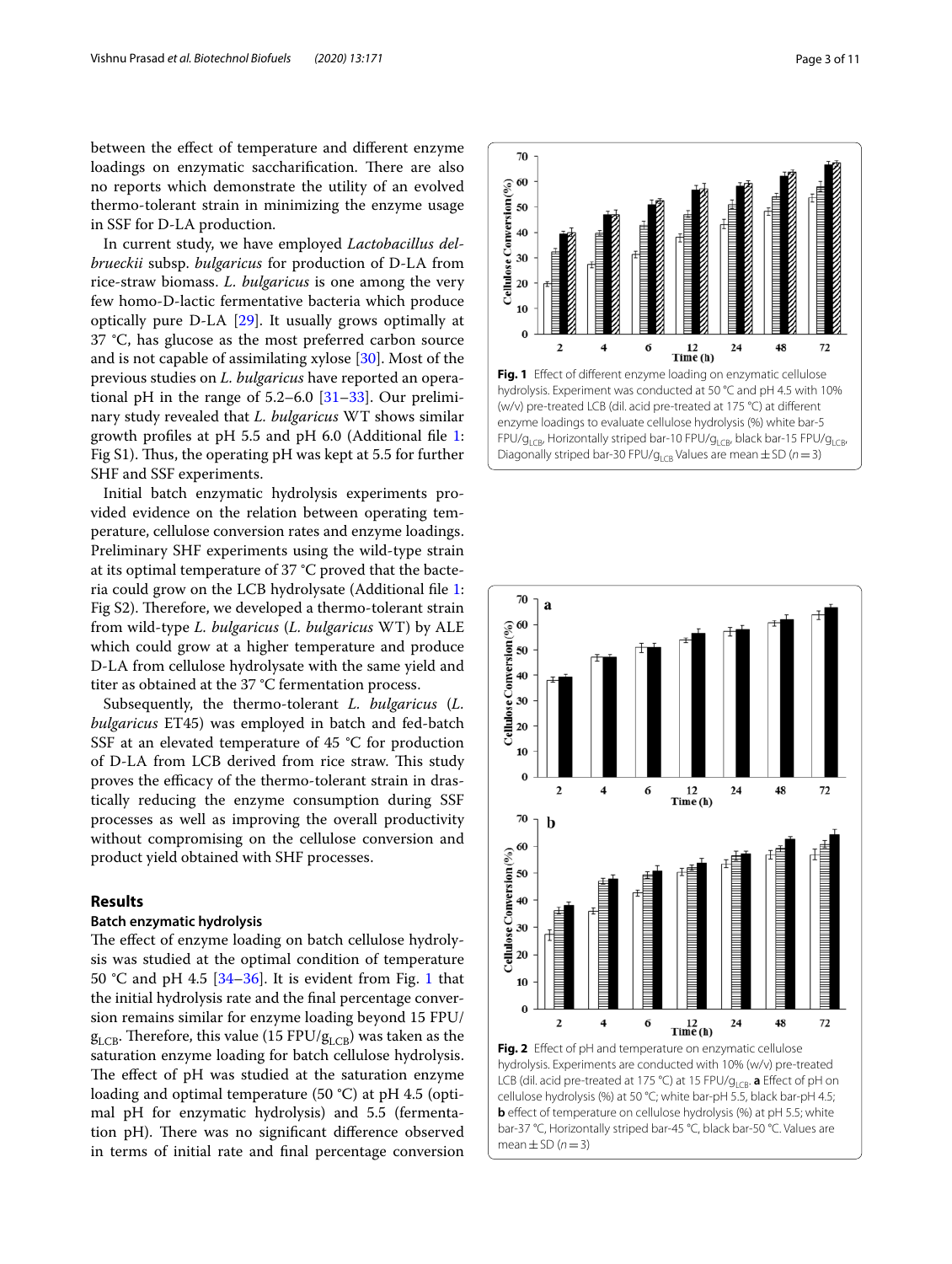between these two pH conditions (Fig. [2](#page-2-1)a). Thus, we considered pH 5.5 as the optimal pH for SSF process, since it would be more favorable for fermentation and would not affect the enzymatic hydrolysis. The enzymatic hydrolysis was also found to be more efficient at 50 °C than at 37 °C (Fig. [2](#page-2-1)b, Additional file [1:](#page-9-16) Figs. S3, S4). Since the optimal growth temperature of most of the lactic acid bacteria is around 37 °C, a SSF process would require the use of a thermo-tolerant bacterial strain to make the process more efficient.

## **Product inhibition in batch enzymatic hydrolysis**

Product inhibition by cellobiose and glucose is a major limitation in a batch enzymatic hydrolysis of cellulose [[37,](#page-10-13) [38\]](#page-10-14). LCB (pre-treated rice straw) spiked with different concentrations of glucose (0–60 g/L) or cellobiose  $(0-5 g/L)$  was subjected to batch enzymatic hydrolysis to understand the effect of product inhibition. Glucose concentration at a minimal level  $(\leq 5 \text{ g/L})$  was found to have no significant effect on the initial hydrolysis rate (during 0-2 h), cellobiose accumulation (Fig. [3](#page-3-0)a) and final percentage conversion (Fig. [3](#page-3-0)b). Glucose level beyond 20 g/L significantly inhibited the initial rate as well as the final percentage conversion. Higher initial glucose concentration (20–60 g/L) was also found to result in accumulation of cellobiose, the intermediate in conversion of cellulose to glucose (Fig. [3a](#page-3-0)). Cellobiose accumulation, in turn, inhibits the overall conversion of cellulose (Additional file [1](#page-9-16): Fig. S5).

Therefore, removal of glucose during the hydrolysis process can result in reducing glucose and cellobiose inhibition, due to improved cellobiose utilization. This will increase the hydrolysis rates and overall conversion of cellulose to glucose. In an independent set of experiments, it was observed that removal of glucose (by intermittent replacement of supernatant with buffer) could enhance the conversion when compared to a batch hydrolysis, where the glucose was not removed (Additional file [1](#page-9-16): Fig. S6). Furthermore, the effect of enzyme loading has significant differences only at the early stage of the hydrolysis process. As can be seen in Fig. [1](#page-2-0), increasing the enzyme loading from 5 FPU/ $g_{LCB}$  to 15  $FPU/g_{LCR}$  can double the hydrolysis rate within the initial 2 h, while the difference is relatively much less after 12 h of hydrolysis. Towards the late stage of hydrolysis (24–72 h), the rate of hydrolysis slows down, which could be due to combined effect of product accumulation (inhibition), decreased availability of substrate, nonproductive binding of enzymes to lignin present in the acid-pre-treated LCB and partial enzyme deactivation [[39,](#page-10-15) [40](#page-10-16)]. By removing the glucose during the hydrolysis, the inhibition can be reduced and the rate of hydrolysis can be improved at a lower enzyme loading (Additional



<span id="page-3-0"></span>file [1](#page-9-16): Fig. S6). A similar result can be brought about by employing a SSF process, wherein the glucose formed by hydrolysis of cellulose is simultaneously converted to the fermented product. However, an optimal process condition needs to be found for the saccharification as well as fermentation.

To validate our assumption that SSF would improve the conversion efficiency because of concomitant glucose consumption by the microbe, batch SSF experiments were conducted at 37 °C and pH 5.5 and compared with separate hydrolysis and fermentation (SHF) experiments. Separate batch fermentation experiments were conducted at 37 °C with 30 g/L pure glucose to compare the growth parameters of the organism in batch fermentations with lignocellulosic hydrolysate.

## **Simultaneous saccharification and fermentation by L. bulgaricus WT**

A separate fermentation process for converting the cellulosic hydrolysate to D-LA at 37 °C and pH 5.5 gave a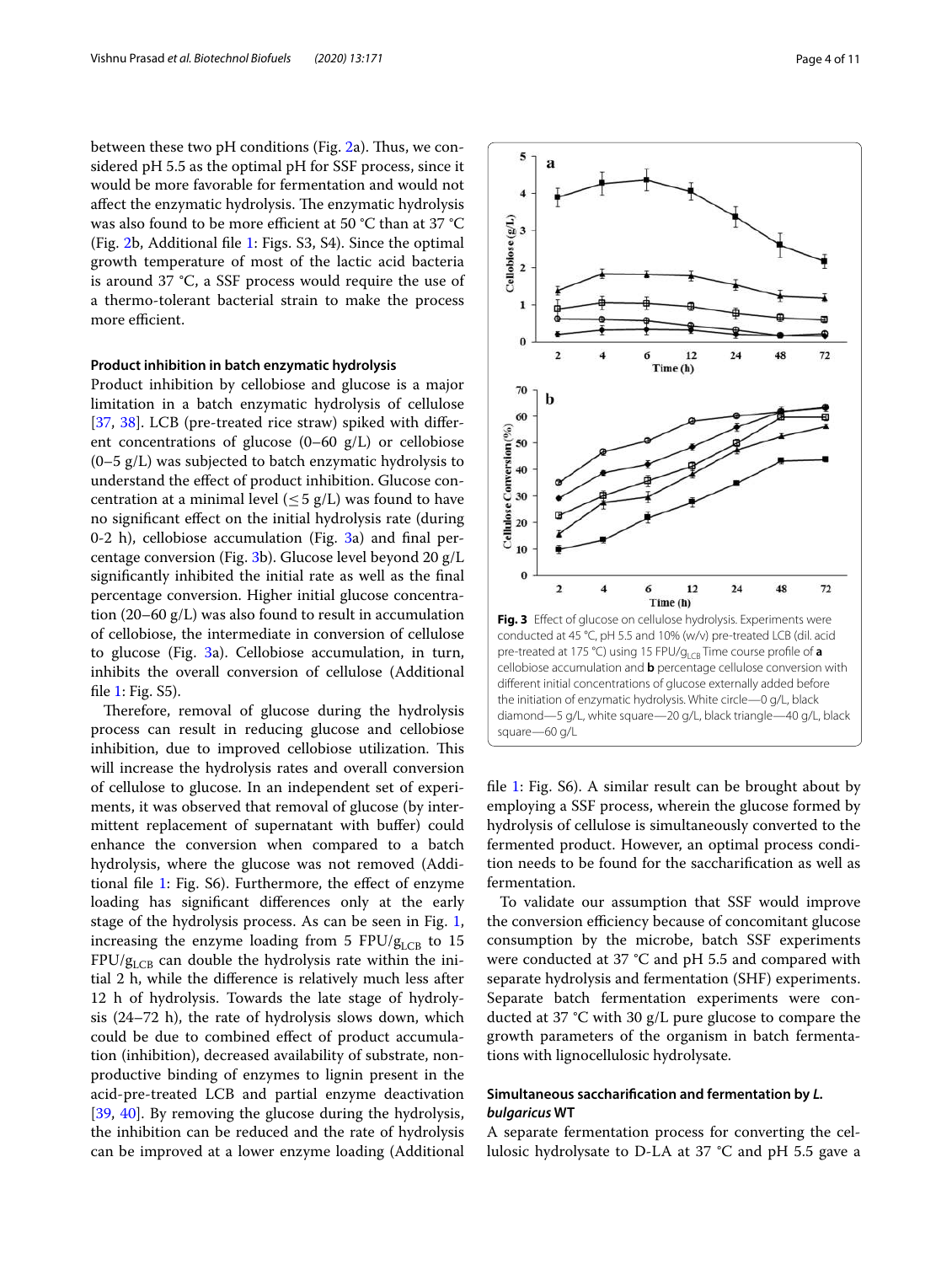| <b>Strain</b>      | Condition                                              | $\mu(h^{-1})$   | $q_s (g g^{-1} h^{-1})$ | $Y_{D\text{-LA/glucose}} (g g^{-1})$ |
|--------------------|--------------------------------------------------------|-----------------|-------------------------|--------------------------------------|
| L. bulgaricus WT   | 30 g/L glucose, 37 °C, pH 5.5                          | $0.30 \pm 0.02$ | $3.31 \pm 0.2$          | $0.86 \pm 0.01$                      |
| L. bulgaricus ET45 | 30 g/L glucose, 45 °C, pH 5.5                          | $0.29 + 0.01$   | $3.18 + 0.08$           | $0.87 + 0.01$                        |
| L. bulgaricus WT   | Hydrolysate (30 g/L glucose equivalent), 37 °C, pH 5.5 | $0.33 + 0.02$   | $3.41 \pm 0.17$         | $0.87 + 0.02$                        |
| L. bulgaricus ET45 | Hydrolysate (30 g/L glucose equivalent), 45 °C, pH 5.5 | $0.32 + 0.01$   | $3.75 \pm .05$          | $0.86 \pm 0.01$                      |

<span id="page-4-0"></span>**Table 1 Comparison of specific growth rate, specific glucose uptake rate and D-LA yield between L. bulgaricus WT and ET45**

yield of 0.86 ( $g_{DLA}/g_{glucose}$ ) (Table [1\)](#page-4-0). The yield of cellulose to glucose by enzymatic hydrolysis at similar conditions of 37  $\degree$ C and pH 5.5 using 10% solid loading (w/v) was 48.[2](#page-4-1)2% (Table 2). Thus the estimated conversion of cellulose to D-LA that we could have achieved in a SHF process with similar condition would have been around 41%, which is much lower than the yield we achieved in SSF process (49%) at 37 °C (Table [2\)](#page-4-1). Also, we found that there is no significant difference in growth parameters when L. bulgaricus WT was grown on lignocellulosic hydrolysate and pure glucose (Table  $1$ ). This indicates *L. bulgaricus* WT is a suitable candidate for producing D-LA by valorization of LCBs through a biochemical route.

However, the 37 °C temperature for the SSF process was sub-optimal for enzymatic hydrolysis (Table [2](#page-4-1)). On the other hand, the fermentation could not be carried out above 40 °C due to the lack of growth of L. bulgaricus WT strain beyond this temperature (Additional file [1](#page-9-16): Fig. S7). To further enhance the conversion of cellulose to D-LA, SSF needs to be carried out closer to the optimal temperature for enzymatic hydrolysis. This necessitated

the generation of a thermo-tolerant strain of L. bulgaricus WT by ALE (as described in Materials and Methods section).

## Batch fermentation experiments with thermo-tolerant *L*. **bulgaricus**

Using ALE strategy, a stable thermo-tolerant strain  $L$ . bulgaricus ET45 was developed from the parental strain (WT). L. bulgaricus ET45, unlike the parental strain, is capable of growing at an elevated temperature of 45 °C (no growth was observed above 45.3 °C). Batch reactor studies using glucose (30 g/L) as substrate (Additional file [1](#page-9-16): Fig. S8a) suggest that the specific growth rate ( $\mu$ ) and specific glucose uptake rate ( $q_s$ ) of ET45 strain are similar to that of WT strain (Table [1\)](#page-4-0). Moreover, there was no significant change observed in D-LA yield (0.87 g/g) of *L. bulgaricus* ET45 at 45 °C as compared to WT strain at 37 °C (Table [1](#page-4-0)).

To further ascertain its growth parameters in hydrolysate, we carried out batch SHF experiment with hydrolysate containing 30 g/L glucose. In batch SHF at 45 °C, we achieved a specific growth rate and D-LA yield with the thermo-tolerant L. bulgaricus ET45 which was

<span id="page-4-1"></span>

|  |  |  |  |  |  | Table 2 Comparison of cellulose conversion in EH and SSF experiments at different conditions |  |  |
|--|--|--|--|--|--|----------------------------------------------------------------------------------------------|--|--|
|--|--|--|--|--|--|----------------------------------------------------------------------------------------------|--|--|

| D-LA $(q/L)^*$    | <b>Cellulose to D-LA</b><br>conversion (%) | Cellulose<br>to glucose<br>conversion (%) <sup>#</sup> |
|-------------------|--------------------------------------------|--------------------------------------------------------|
|                   | $57.31$ <sup>#</sup>                       | $66.64 \pm 1.23$                                       |
|                   | $52.13*$                                   | $60.62 \pm 1.43$                                       |
|                   | 43.07#                                     | $50.08 \pm 1.05$                                       |
|                   | $41.47^{\#}$                               | $48.22 + 0.71$                                         |
| $12.54 + 0.53$    | 49.11                                      | $57.11$ <sup>*</sup>                                   |
|                   | 63.4                                       | 73.72*                                                 |
| $30.6 \pm 0.61$   | 59.93                                      | 69.68                                                  |
| $15.02 \pm 0.33$  | 58.83                                      | 68.41                                                  |
| $11.82 \pm 0.31$  | 46.3                                       | 53.84*                                                 |
| $108.58 \pm 1.75$ | 60.76                                      | $70.65$ <sup>*</sup>                                   |
|                   | <b>Total Solid loading</b>                 | $32.37 \pm 0.44$                                       |

 $^{\texttt{\#}}$  Estimated cellulose to D-LA conversion  $=$  Cellulose to glucose conversion $^{\texttt{\#}}$ Y<sub>D-LA/Glucose</sub>

 $^\ast$  Estimated cellulose to glucose conversion  $=$  Cellulose to D-LA conversion/Y<sub>D-LA/Glucose</sub>

 $Y_{D-LA/Glu\text{cos}} = 0.86$ , calculated from independent SHF experiments at 45 °C and pH 5.5 (Table [1](#page-4-0))

**#** Measured values are mean ± SD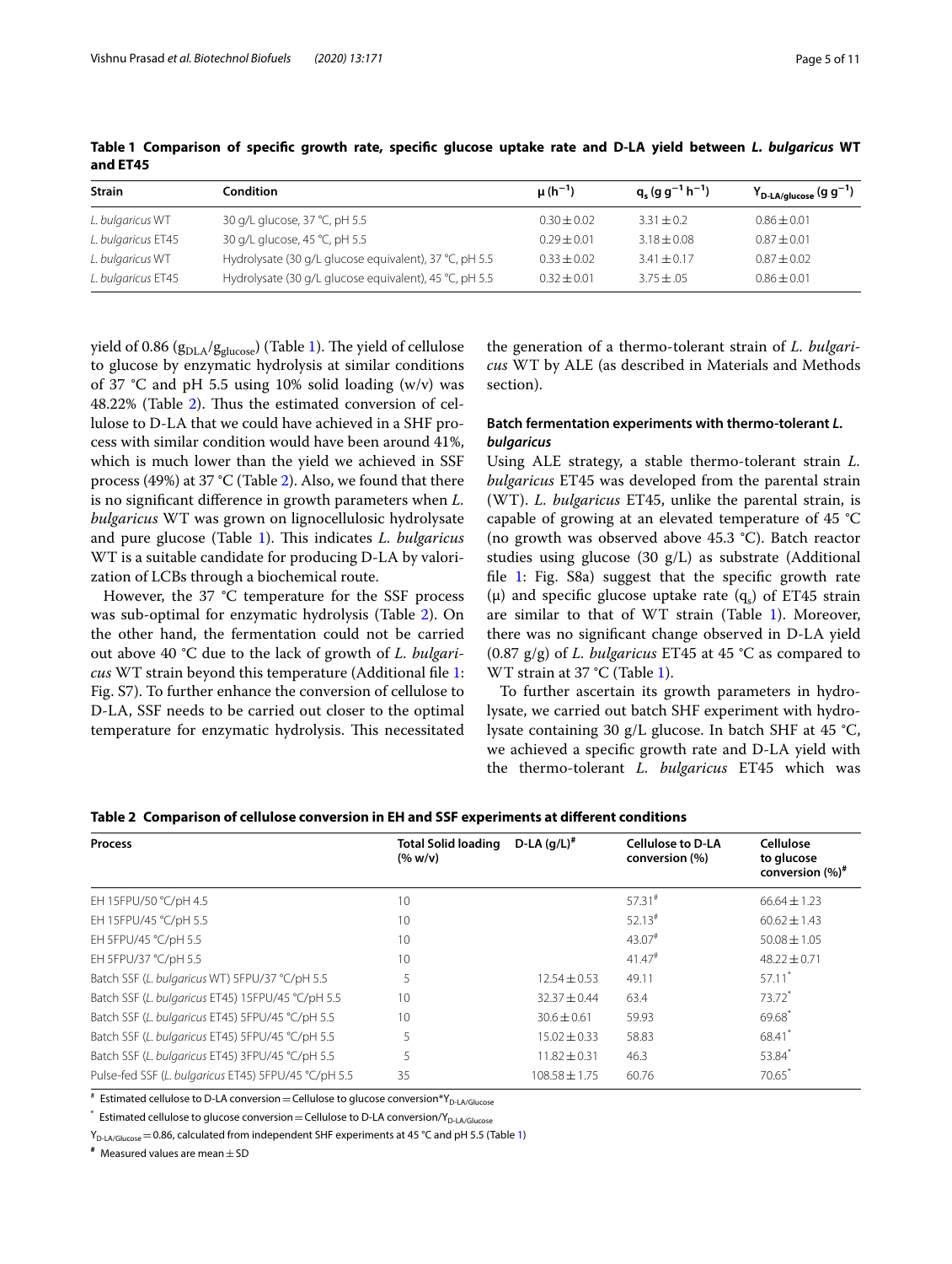similar to that achieved with pure glucose substrate at 45 °C as well as to the parent strain grown in hydrolysate at 37 °C (Table [1](#page-4-0), Additional file [1:](#page-9-16) Fig. S8b). Furthermore, the batch enzymatic hydrolysis experiments at 45 °C showed that there is no significant difference in cellulose conversion between 45 °C and 50 °C (Additional file [1](#page-9-16): Fig. S4). Subsequently, SSF experiments were conducted with L. bulgaricus ET45 at 45 °C, and compared with the hydrolysis rate and conversion of cellulose to glucose obtained in SHF experiments.

## **Simultaneous saccharification and production of D‑LA by L. bulgaricus ET45**

The estimated cellulose to glucose conversion (73.7%) in SSF, with 10% (w/v) solid loading and 15 FPU/ $g_{LCR}$  at 45 °C, pH 5.5 (Fig. [4](#page-5-0)a), is substantially higher than that achieved in similar conditions with batch enzyme hydrolysis (60.6%) and also higher than the batch enzymatic hydrolysis at the optimal conditions of 50 °C, pH 4.5 and 15 FPU/ $g_{LCB}$  (Table [2](#page-4-1)).

The higher conversion achieved in SSF is obviously due to the concomitant microbial consumption of glucose which reduces the inhibition on enzymatic hydrolysis. This is also emphasized by the higher hydrolysis efficiency of SSF with the wild-type L. bulgaricus WT at 37 °C, pH 5.5 and 5FPU, in comparison with the batch



enzyme hydrolysis at the same conditions (Table [2](#page-4-1)). However, hydrolysis efficiency of SSF by L. bulgaricus WT at 37  $\degree$ C is inferior to the SSF by *L. bulgaricus* ET45 at 45 °C (Table [2](#page-4-1)).

In earlier study, we have already proved that glucose removal during enzymatic cellulose hydrolysis improves the conversion efficiency, especially during the early part of the hydrolysis (Additional file [1:](#page-9-16) Fig. S6). This allows for the possibility of reducing the enzyme usage in SSF, since the optimal value of 15 FPU/ $g_{LCB}$  for batch enzyme hydrolysis was achieved without removing glucose inhibition. Therefore, we carried out the SSF process (at 45 °C and pH 5.5) at a reduced enzyme loading of 5 FPU/ $g_{LCR}$ (Fig. [4](#page-5-0)b). As can be seen from Table [2](#page-4-1), the estimated glucose conversion and the D-LA conversion from cellulose is only marginally  $({\sim}5\%)$  less with an enzyme loading of 5 FPU/ $g_{LCR}$  as compared with that obtained at 15 FPU/  $g<sub>LCB</sub>$ . Though there is no significant difference in the extent of cellulose hydrolysis between 37 and 45 °C in the later stages of batch enzymatic hydrolysis irrespective of enzyme loading (Additional file [1:](#page-9-16) Fig S4), we could see a significant increase of  $\sim$  20% in the cellulose to glucose and D-LA conversions by increasing the operating temperature of SSF from 37 to 45 °C at an enzyme loading of 5 FPU/ $g_{\rm LCB}$  (Table [2](#page-4-1)). This difference in cellulose conversions can be attributed to the reduced product inhibition in SSF. These experiments signify the utility of a thermotolerant organism in reducing the enzyme loading and maximally exploiting the potential of the enzyme at its near optimal conditions.

To determine the possibility of further reduction in enzyme usage, we carried out the 45 °C SSF experiment with 3 FPU/ $g_{LCR}$  (Additional file [1:](#page-9-16) Fig. S9b). The estimated glucose conversion was  $\sim$  54% and D-LA conversion was  $\sim$  46%, which is much lower than that obtained under the same conditions with SSF at 5 FPU/ $g_{LCB}$ (Table [2\)](#page-4-1). Therefore, we carried out further SSF experiments with L. bulgaricus ET45 at 5 FPU/ $g_{LCB}$ , which is much more economical and has only marginally lower conversion than obtained at 15 FPU/ $g_{LCB}$  (Fig. [4\)](#page-5-0).

In the batch SSF process, the D-LA accumulation with 10% (w/v) pre-treated LCB loading is only  $\sim$  30 g/L. The difficulty of mixing of pre-treated LCB in reactor precludes the LCB concentrations higher than 10% solid loading. Therefore, we investigated a pulse-fed SSF process, involving intermittent feeding of pre-treated LCB and enzyme addition of 5  $FPU/g_{LCB}$ , to enhance D-LA accumulation.

## <span id="page-5-0"></span>**Pulse‑fed SSF for D‑LA production**

To avoid the difficulty associated with mixing at initial solid loading of 10%, the pulse-fed SSF was started as batch SSF with 5% (w/v) initial solid loading. In the initial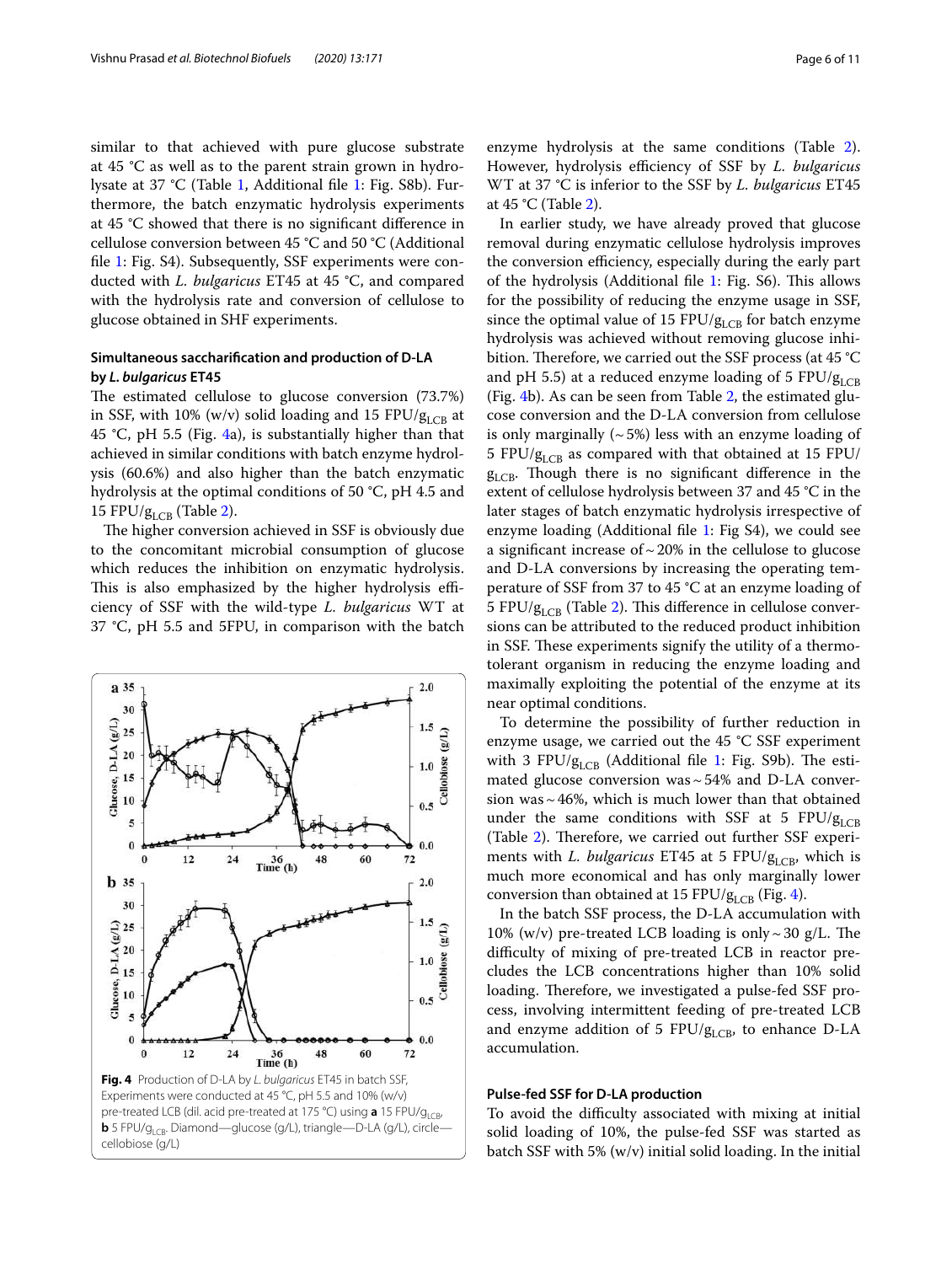<span id="page-6-0"></span>24 h, we could observe accumulation of glucose (Fig. [5](#page-6-0)) during the lag phase of bacterial growth. After 24 h, the glucose level started to fall with concomitant increase in D-LA accumulation due to the bacterial fermentation. Pulse-feeding of pre-treated LCB (rice straw) and enzyme, at 5% solids (w/v) with 5 FPU/ $g_{LCB}$ , was started at 36th hour, after the glucose dropped to a low level, and continued till 96th hour. Transient accumulation of glucose was observed after each pulse, due to higher initial rate of hydrolysis than microbial glucose uptake rate. The increased accumulation of glucose in the later stages of pulse-feed can be attributed to lesser glucose uptake rate by the bacteria than the rate of hydrolysis.

The D-LA titer achieved in this pulse-fed SSF was  $\sim$  108 g/L, among the highest reported with SSF processes using pre-treated lignocellulosics as the carbon source (Additional file [1:](#page-9-16) Table S1). The estimated conversion of cellulose to glucose during pulse-fed SSF was 70.65%, consistent with our results from batch SSFs.

## **Discussions**

Enzyme costs are a significant fraction of the overall process and product costs in the bioconversion of LCB to bulk chemicals. Usually the bioconversion involves a two-step process of enzymatic hydrolysis of cellulose and fermentation of the sugars in the hydrolysate. This has two drawbacks—lower productivity due to the sequential enzymatic hydrolysis and fermentation processes; and lower conversion of cellulose to glucose due to product inhibition of the enzyme by cellobiose and glucose. The latter problem can be overcome by either continuous removal of glucose [\[13](#page-9-8), [41](#page-10-17)] or by excessive addition of enzyme, which in turn enhances the process cost. We have demonstrated in this work that SSF is an efficient strategy for enhancing both productivity and conversion while reducing the enzyme usage. This strategy succeeds only when the fermentation process is conducted at conditions closer to the optimal one for enzymatic hydrolysis. Since the hydrolysis is carried out at a moderately high temperature and low pH, it necessitates the use of a thermo-tolerant strain which can perform the fermentation with the same efficiency as at lower temperature.

There are studies which have demonstrated the production of L-LA or LA by thermo-tolerant microbes. A thermo-tolerant Bacillus licheniformis TY17 was employed for L-LA production from kitchen refuse in non-sterile condition at 50 °C [[42\]](#page-10-18) to achieve 40  $g/L$  of L-LA with a productivity of 2.5  $g/L/h$ . Patel et al. [[43](#page-10-19)] demonstrated the production of L-LA from crystalline cellulose and hemicellulose derived from sugar cane bagasse using a thermo-tolerant acidophilic Bacillus sp.at 55 °C and pH 5.0. Hu et al. [[15\]](#page-9-10) employed a *Bacillus coag*ulans strain for producing L-LA in high titres  $(97.59 \text{ g/L})$ from alkali pre-treated corn stover by SSF at 50 °C and pH 6.0 with an enzyme loading of 30 FPU/ $g_{LCB}$ . All of these studies have focused on production of L-LA from agro-industrial or house-hold kitchen waste by employing thermo-tolerant *Bacillus* strains. However, the number of studies on D-LA production by thermo-tolerant microbes in SSF is very limited. In one study [\[10\]](#page-9-17), an engineered Pedicoccus acidilactici was employed at 45 °C for the batch production of D-LA in SSF of LCBs (Additional file [1](#page-9-16): Table S1). This was seen to produce a D-LA titre of 76.8 g/L with a D-LA yield of 0.58 from cellulose.

The utility of D-lactate dehydrogenase (D-LDH) of L. delbrueckii subsp. bulgaricus in high temperature fermentation has been demonstrated by Awasthi et al. [[44\]](#page-10-20). The heterologous expression of D-LDH in an engineered Bacillus subtilis resulted in a D-LA titre of 54 g/L from glucose at a yield of 0.89 at 48 °C. In this work, we evolved a thermo-tolerant strain of L. bulgaricus ET45, which is capable of growing efficiently at 45 °C and converting glucose in the cellulose hydrolysate to D-LA with the same yield as at 37 °C. This strain was used for SSF processes conducted at 45 °C and pH 5.5. The batch SSF process conducted with 10% LCB loading and 15 FPU/  $g_{LCR}$  showed a much higher conversion of cellulose to D-LA (Fig. [4a](#page-5-0)). At a reduced enzyme loading of 5 FPU/  $g_{LCB}$  (Fig. [4b](#page-5-0)), the conversion was only marginally lower than at 15 FPU/ $g_{LCB}$  (Table [2\)](#page-4-1). However, the SSF with 5 FPU/gLCB has nearly 3 times higher product to enzyme ratio (PER) compared to the SSF at 15 FPU/ $g_{LCB}$ ; therefore, this is a worthwhile trade-off in terms of process economics. Since the conversion was much lower for a SSF process with 3 FPU/ $g_{LCB}$ , we maintained 5 FPU/ $g_{LCB}$ as the optimal enzyme loading. The cellulose to D-LA conversion we achieved in batch SSF is comparable to that obtained in a similar process from acid pre-treated

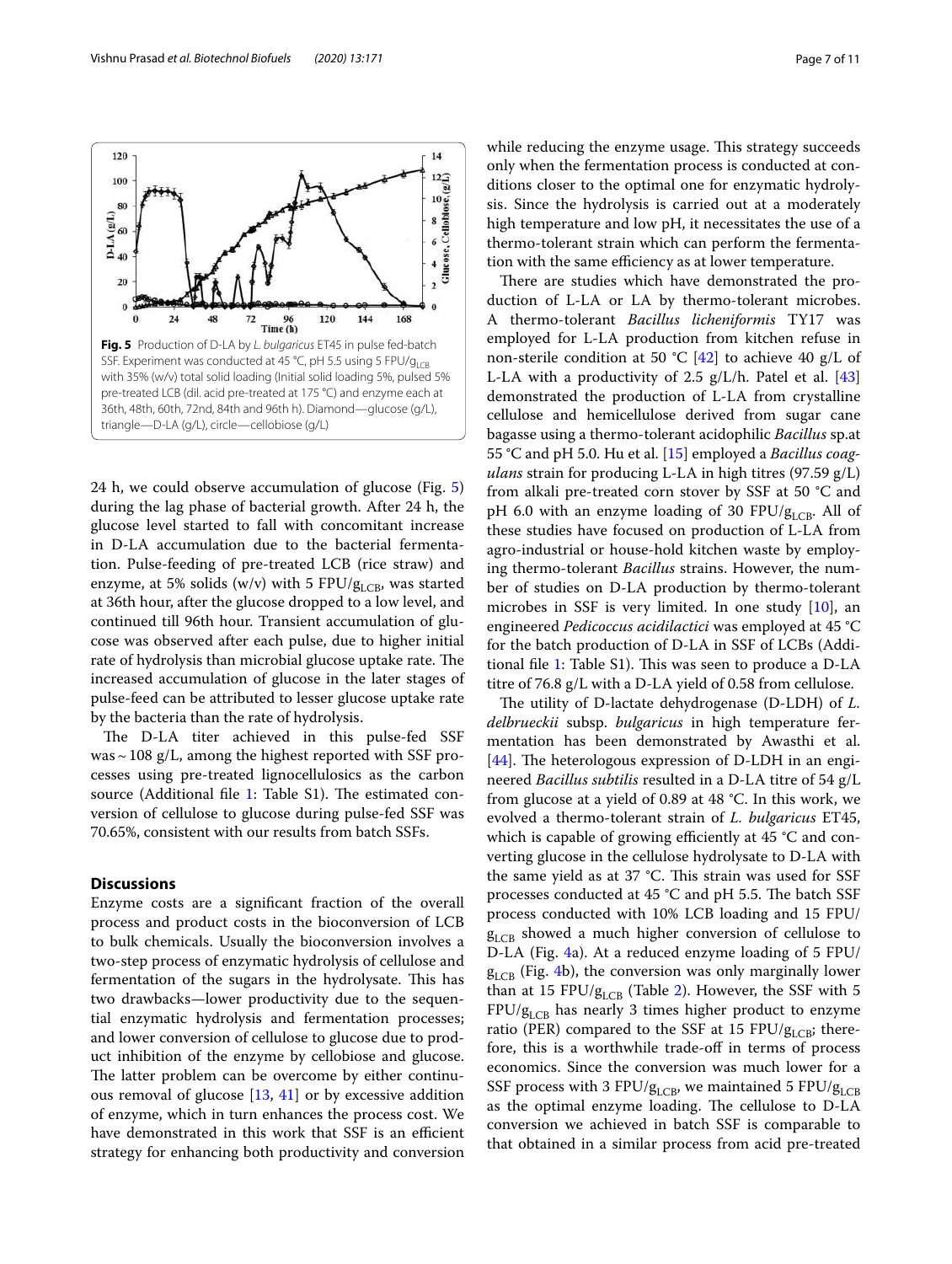corn cob using an enzyme loading of 15 FPU/ $g_{\text{LCB}}$  and engineered Pediococcus acidilacti [[10\]](#page-9-17).

It is evident from Additional file [1](#page-9-16): Table S1 that the PER that we have achieved (0.062) is comparable or better than many similar studies involving pre-treated LCBs. The higher PERs and D-LA yield reported elsewhere on D-LA production from LCB by SSF have either utilized highly de-lignified biomass (with enhanced cellulose content) [[8,](#page-9-18) [11,](#page-9-6) [30](#page-10-8), [45](#page-10-21)] or have used sugars from both cellulosic and hemi-cellulosic fractions to achieve higher yields [\[11,](#page-9-6) [46\]](#page-10-22). The higher PERs reported in such studies  $[8, 30]$  $[8, 30]$  $[8, 30]$  $[8, 30]$  $[8, 30]$  is not the effect of optimized enzyme addition but can be attributed to the absence of lignin or hemi-cellulosic fractions and enhanced cellulose content obtained by better pre-treatment methods. These studies have reported comparatively higher enzyme loading and lesser solid loading than used in our study.

Batch SSF processes have the disadvantage of limited initial LCB loading due to difficulty in mixing as well as high glucose accumulation before the onset of fermentation, which inhibits the enzymatic hydrolysis. We found it difficult to increase the LCB loading beyond 10% in batch SSF process. This limits the product titer obtained in batch SSF processes. To improve the product titer, we designed a pulse fedbatch SSF process, wherein we pulsed 5% pre-treated LCB with addition of enzyme at 5 FPU/ $g_{LCR}$ , at 12-h intervals from  $36<sup>th</sup>$  hour to  $96<sup>th</sup>$  hour. This process resulted in D-LA titer of  $\sim$  108 g/L, which is among the highest reported with cellulosic biomass. Liu et al.  $[29]$  $[29]$  $[29]$  have reported a D-LA titre of 113.18  $g/L$ from whey permeate in fed batch culture which is similar to the titre (108 g/L) we have achieved in the pulse-feed SSF experiment. The D-LA titer and the productivity can be further improved by optimizing the pulse fed-batch SSF process.

One of the important conclusions from the fedbatch work is that addition of LCB in a non-sterile fashion did not lead to contamination or loss of conversion over a 180-h period. This is the advantage of carrying out the SSF at a higher temperature and lower pH. This process thus has significant energy savings over the SHF process which would require sterilization of the cellulosic hydrolysate before fermentation.

The kinetics of hydrolysis and fermentation needs to be modeled and the SSF process can be optimized further in terms of enzyme and LCB feeding rates as well as synchronizing the bacterial growth with the enzymatic hydrolysis. We noticed a prolonged lag phase for the bacterial growth in the SSF process. This could be reduced by initiating the process at lower temperature, when the slower enzyme kinetics would allow for lesser glucose accumulation and then ramping up the temperature slowly to enhance the enzyme kinetics while allowing for bacterial adaptation.

## **Conclusions**

Development of thermo-tolerant strain of *L. bulgari*cus by evolutionary engineering method allowed us to execute SSF at elevated temperatures and enabled a substantial reduction in enzyme required for production of platform chemicals like D-LA from LCB. This 67% reduction in enzyme usage would definitely improve the economic feasibility of D-LA production from LCB. The D-LA titer ( $\sim$  108 g/L) achieved in this work by pulsefeeding of pre-treated rice straw biomass is among the highest demonstrated for production of D-LA from LCB. This study paves the way for development of more thermo-tolerant strains by ALE for the SSF-based conversion of LCB to other platform chemicals.

## **Materials and methods Microorganism and media**

Lactobacillus bulgaricus was procured from DSMZ (Germany) and MRS media containing peptone (10 g/L), Beef extract (10  $g/L$ ), Yeast extract (5  $g/L$ ), Sodium acetate·3H<sub>2</sub>O (5  $g/L$ ), Tri-ammonium citrate (2  $g/L$ ),  $\rm K_2HPO_4$  (2 g/L),  $\rm MgSO_4$  7H  $\rm _2O$  (0.2 g/L),  $\rm MnSO_4$  4H  $\rm _2O$  $(0.05 \text{ g/L})$ , Tween 80  $(1 \text{ g/L})$  with 0.5%  $(w/v)$  glucose was used for regular cultivation.

## **Adaptive laboratory evolution**

The experiments were carried out in 250 mL flask containing 100 mL MRS media. The adaptation medium was kept as similar to MRS media, except that 0.7% (w/v) glucose was used. The adaptive evolution was carried out by sequential transfer of culture and growing it with incremental increase in temperature. The subculture was carried out with  $10\%$  (v/v) of inoculum taken from mid exponential phase (1.6–1.8 OD) of previous culture. The first seed culture was grown at 37 °C, which is growth optimum temperature for L. bulgaricus and most of the lactobacilli. The temperature was increased from 37 °C to 40 °C with an increment 1 °C, and then 40 °C to 45 °C with step increments of 0.2 °C. The adaptation experiment was carried out for 68 passages over 116 days.

## **Pretreatment of LCB**

The rice straw, procured from local market, was air dried and powdered in a domestic grinder to get particle size of < 1 mm. Subsequently, the powdered rice straw biomass was subjected to dilute-acid pretreatment followed by steam explosion. In dilute acid pretreatment, 150 g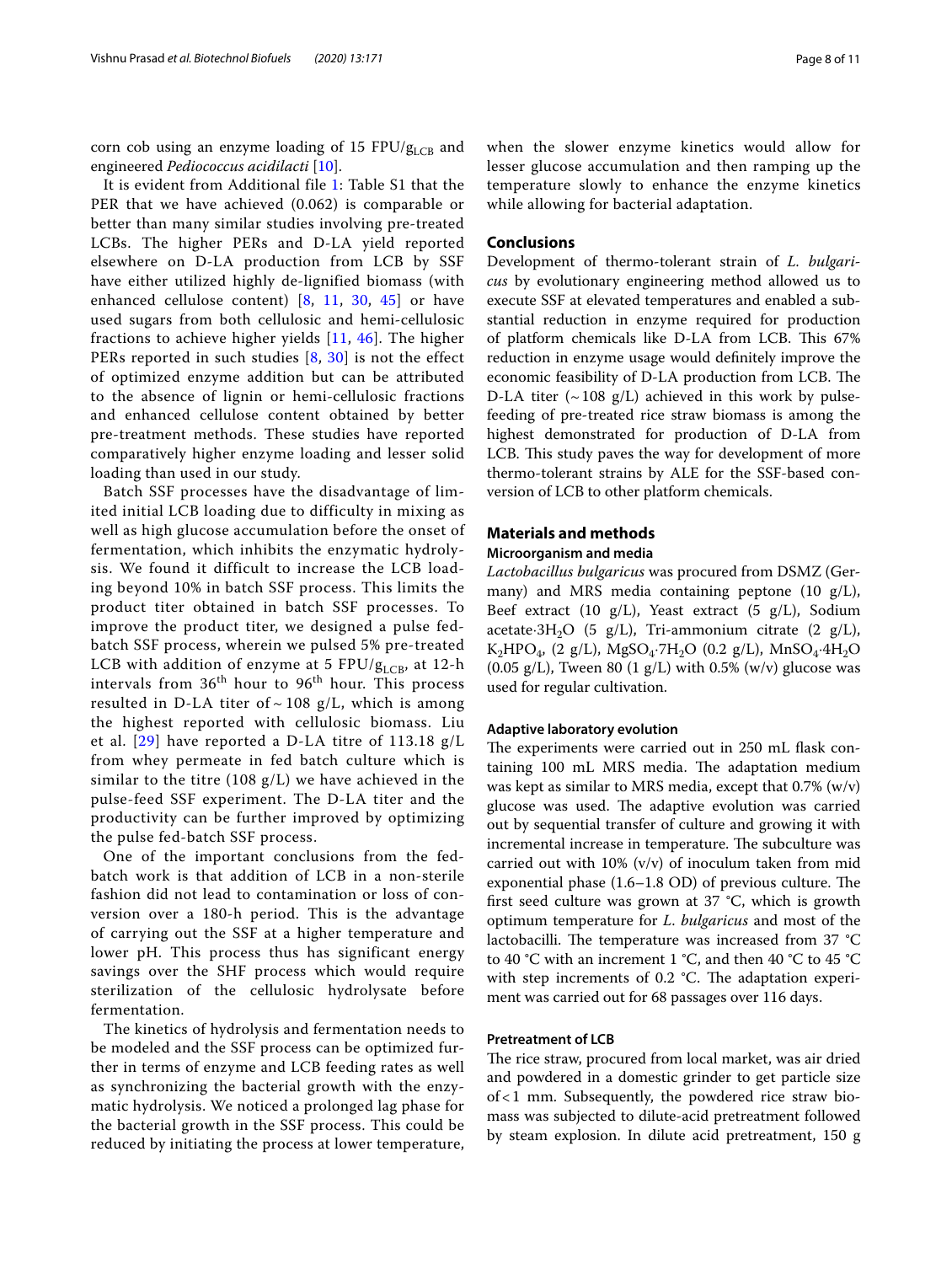of dried powdered rice straw was soaked in 2 L of 0.2% (w/v)  $\rm H_2SO_4$  for 24 h. The suspension was loaded into a 5 L high pressure vessel (Amar Equipments Pvt. Ltd, Mumbai, India), heated to 175 °C and maintained at 175  $\pm$  5 °C for 30 min followed by decompression to atmospheric pressure by rapid opening of pressure release valve. Pretreated liquor was removed from treated LCB by centrifugation and dried at 40 °C till constant dry weight was achieved. Cellulose and hemicellulose content of the pre-treated rice straw were determined by two-stage acid hydrolysis as mentioned NREL protocol for the Determination of Structural Carbohydrates and Lignin in Biomass [[47](#page-10-23)]. The virgin rice straw biomass had a glucan and xylan content of 32.66% and 14.68%, respectively. The pre-treated rice-straw with 45.84% cellulose and 4.63% xylan was used for the experiments.

## **Enzymatic hydrolysis**

All enzymatic hydrolysis experiments were performed using SacchariSEB C6L Plus, a commercial cellulase complex procured from Advanced Enzymes Technology Ltd. (Thane, India). Cellulase activity was measured in FPU as mentioned in the relevant NREL procedure [\[48](#page-10-24)]. All the shake flask experiments were carried out with 10% (w/v) of pre-treated LCB. The enzymatic hydrolysis experiments were conducted at different enzyme loadings (5–30 FPU/ $g_{LCB}$ ), temperatures (37 °C, 45 °C and 50 °C) and at two different pH of 4.5 and 5.5. Sodium citrate (0.05 M) was used as buffer for enzymatic hydrolysis and pH was adjusted with 2 N NaOH. Effect of product inhibition was studied by adding different concentrations of glucose  $(0-60 \text{ g/L})$  or cellobiose  $(0-5 \text{ g/L})$  along with the pre-treated LCB at 45 °C and pH 5.5 before the initiation of hydrolysis. Percentage cellulose conversion is calculated by the following formula.

% Cellulose to glucose conversion = Glucose  $(g/L)/$  $(LCB (g/L)*0.46*1.11)*100$ , where 0.46 is the fraction of cellulose in the pre-treated LCB used and 1.11 (180/162) is the correction factor for accounting the increase in weight of glucose released from cellulose on hydrolysis.

## **Batch fermentation of L. bulgaricus for D‑LA production**

Preliminary batch fermentation experiments were conducted using L. bulgaricus WT and evolved strain L. bulgaricus ET45 in MRS media containing 30 g/L glucose. All fermentation experiments including SHF and SSF were carried out in a 2.5 L INFORS HT Bench-top bioreactor (Infors AG, Bottmingen, Switzerland) with total initial working volume of 1.2 L and 10% inoculum.

## **Production of D‑LA by SHF**

Batch hydrolysis was performed at the optimal conditions of pH 4.5 and 50  $°C$  at 10% (w/v) pre-treated LCB in shake flasks. The hydrolysate was harvested by centrifugation and then sterilized by autoclaving at 10 psi for 10 min. SHF experiments at pH of 5.5 were carried out using L. bulgaricus WT and ET45 at 37  $^{\circ}$ C and 45  $^{\circ}$ C, respectively. Experiments were initiated in hydrolysate with initial glucose equivalent of 30 g/L in MRS media (except for pure glucose used in batch fermentations). Percentage cellulose to D-LA conversion is calculated by the following formula.

%Cellulose to D - LA conversion =  $D$  - LA  $(g/L)/(LCB)$  $(g/L) * 0.46 * 1.11) * 100$ , where 0.46 is the fraction of cellulose in the pre-treated LCB used, 1.11 is the factor for accounting the increase in weight of glucose released from cellulose on hydrolysis.

%Cellulose to glucose conversion in SSF = %Cellulose to D - LA conversion/0.86, where 0.86 is  $Y_{D-LA/Glu\,ose}}$  estimated from SHF experiments.

## **Production of D‑LA by simultaneous saccharification and fermentation**

Required weight (w/v) of pre-treated biomass was sterilized in reactor followed by the feeding of MRS media (except glucose) with working volume of 1.2 L. After feeding of media, required amount of enzyme (FPU/ $g_{LCB}$ ) was added and kept at 300 RPM for hydrolysis. After 1 h of addition of enzyme, 100 mL of inoculum of 1.8 OD  $({\sim}10^{10}$  cells/100 mL) was added and the fermentation was initiated. Temperature was set at 45 °C and pH was maintained at 5.5 by automatic addition of 4 N KOH. In the fed-batch process,  $5\%$  (w/v) non-autoclaved, dry, pre-treated rice straw and enzyme cocktail to maintain total enzyme loading of 5 FPU/ $g_{LCB}$  was added every 12 h intervals starting from 36th till 96th hour.

### **Quantification of metabolites**

The culture supernatant was diluted (20 times) and filtered with a 0.22 μm membrane. Glucose, cellobiose, xylose were estimated by ion-exchange chromatography (IEC) using HPLC (Shimadzu, Japan) equipped with a Phenomenex Rezex  $300 \times 7.8$  mm column and a guard column (35  $\times$  7.8 mm), maintained at 50 °C. Furfural and HMF were estimated by IEC using PDA detector. The mobile phase used for IEC was 5 mM  $H_2SO_4$  and flow rate was maintained at 0.6 mL/min. D-LA was estimated using chiral column (Chirex penicillamine-D, Phenomenex India) using 1 mM  $Cu(II)SO<sub>4</sub>$  as mobile phase at 1 mL/min flow rate and 30 °C.

#### **Supplementary information**

**Supplementary information** accompanies this paper at https://doi. org/10.1186/s13068-020-01812-x.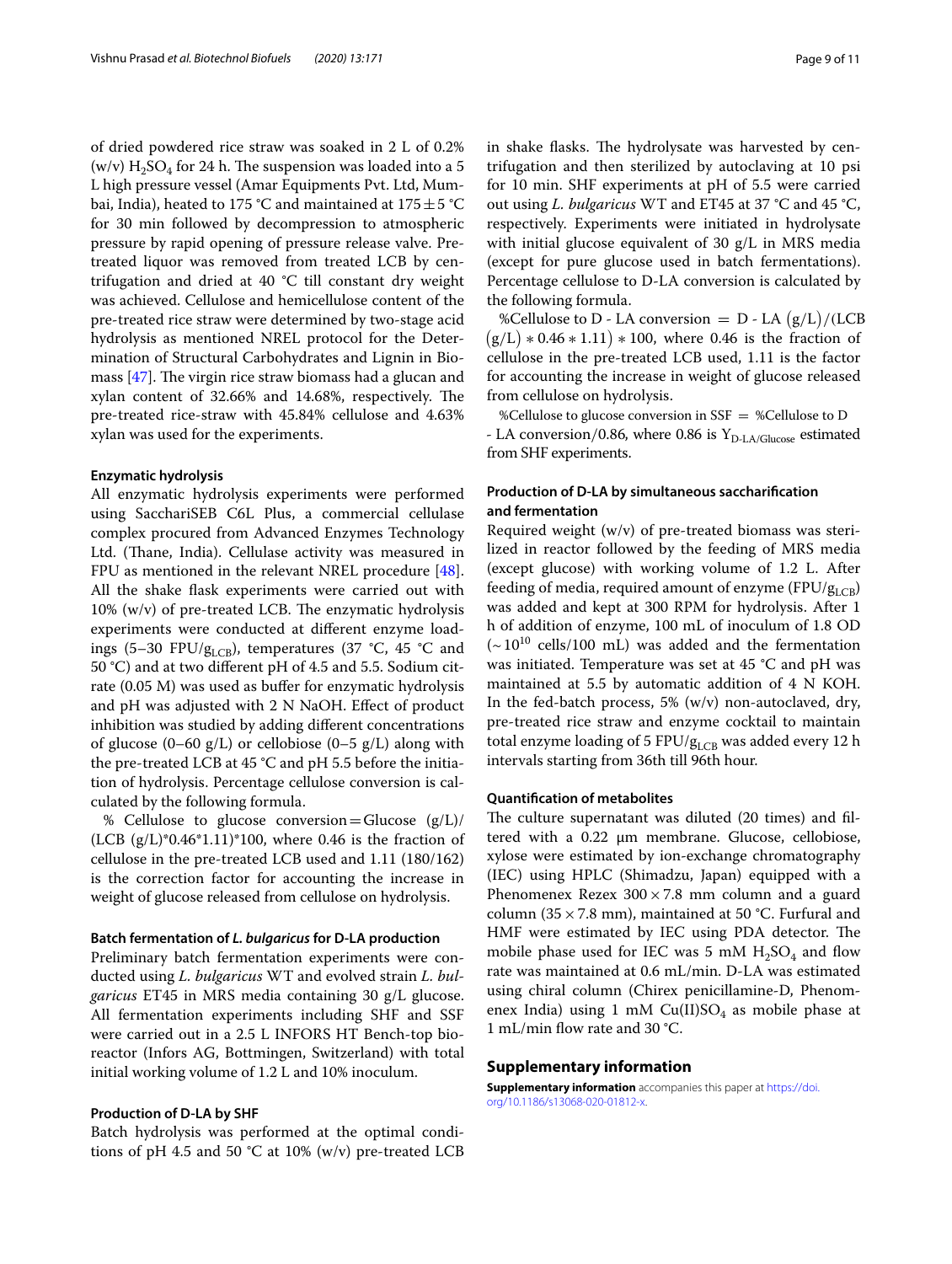<span id="page-9-16"></span>**Additional file 1: Table S1.** Comparison of reported titer and yield of D-LA produced from lignocellulosics in literature and current work. **Fig S1.** Growth profile of L. bulgaricus WT on 30 g/L glucose at 37 °C in MRS media of a) 6 pH b) 5.5 pH. **Fig S2.** Growth profile of L. bulgaricus WT in LCB hydrolysate (SHF) at 37 °C and pH 5.5. **Fig S3.** Effect of temperature on enzymatic cellulose hydrolysis with 10% (w/v) solid loading using 5 FPU/ g<sub>LCB</sub> at pH 5.5. **Fig. S4.** Tukey Simultaneous 95% Confidence Intervals –of one way ANOVA comparing the effect of temperature on enzymatic cellulosic hydrolysis with 10% (w/v) solid loading using at pH 5.5 at enzyme loadings of a) 5 FPU/g<sub>LCB</sub> and b) 15 FPU/g<sub>LCB</sub>. Fig S5. Effect of Cellobiose

on cellulose hydrolysis with 10% (w/v) solid loading at pH 5.5 and 15 FPU/ g<sub>LCB</sub>. Time course profile of (a) net cellobiose accumulation (b) percentage cellulose conversion. **Fig S6.** Effect of glucose removal on enzymatic cellulose hydrolysis with different enzyme loadings. **Fig. S7.** Growth profile of L. bulgaricus WT on 30 g/L glucose at in MRS media of pH 5.5 at a) 40 °C and b) 42 °C. **Fig. S8.** Growth profile of L. bulgaricus ET45 at 45 °C and pH 5.5 in a) 30 g/L glucose b) lignocellulosic hydrolysate containing 30 g/L glucose (SHF). **Fig S9.** Production of D-LA in batch SSF at pH 5.5 with 5% (w/v) solid loading by a) L. bulgaricus ET45 at 5 FPU/g<sub>LCB</sub> and 45 °C (b) L. bulgaricus ET45 at 3 FPU/g<sub>LCB</sub> and 45 °C (c) L. bulgaricus WT at 5 FPU/g<sub>LCB</sub> and 37 °C. Values are mean  $\pm$  SD (n = 3).

### **Abbreviations**

µ: Specific growth rate; ALE: Adaptive laboratory evolution; D-LA: D-lactic acid; D-LDH: D-Lactate dehydrogenase; LCB: Lignocellulosic biomass; FPU: Filter Paper Unit; IEC: Ion exchange chromatography; L-LA: L-lactic acid; PER: Product to enzyme ratio; q<sub>s</sub>: Specific glucose uptake rate; SHF: Separate hydrolysis and fermentation; SSF: Simultaneous saccharification and fermentation; WT: Wild type; EH: Enzyme hydrolysis.

#### **Acknowledgements**

We would like to acknowledge the Bioincubator, Indian Institute of Technology-Madras for providing the facility of high pressure reactor vessel to carry out the pretreatment of lignocellulosic biomass. The Department of Biotechnology (Govt. of India) is acknowledged for providing the project funding. VPJ and TKS acknowledge the Ministry of Human Resource and Development, Govt. of India for providing the Fellowships.

#### **Authors' contributions**

TKS and VPJ designed and performed the experiments, interpreted the data and wrote the manuscript. They have equal contributions to the manuscript and are the joint first authors. NS assisted in the experiments and sample analysis. GJ provided critical inputs as the Principal Investigator for the project and research advisor to TKS and VPJ, and co-wrote the manuscript. All authors read and approved the final manuscript.

#### **Funding**

The project is financially funded by the Department of Biotechnology, Govt. of India via the project BT/EB/VC/01/2012.

#### **Availability of data and materials**

All data generated or analyzed during this study are included in this published article and its additional file [1.](#page-9-16)

#### **Ethics approval and consent to participate**

Not applicable.

## **Consent for publication**

Not applicable.

#### **Competing interests**

The authors declare that they have no competing interests.

#### **Author details**

<sup>1</sup> Bioprocess and Metabolic Engineering Laboratory, Department of Biotechnology, Bhupat and Jyoti Mehta School of Biosciences, Indian Institute of Technology Madras, Chennai, Tamil Nadu 600036, India. <sup>2</sup> Present Address: Indian Institute of Technology, BHU, Varanasi, India.

## **References**

- <span id="page-9-0"></span>John RP, Anisha GS, Nampoothiri KM, Pandey A. Direct lactic acid fermentation: focus on simultaneous saccharification and lactic acid production. Biotechnol Adv. 2009;27:145–52.
- <span id="page-9-1"></span> 2. Klotz S, Kaufmann N, Kuenz A, Prüße U. Biotechnological production of enantiomerically pure d-lactic acid. Appl Microbiol Biotechnol. 2016;100:9423–37.
- <span id="page-9-2"></span> 3. Anuradha R, Suresh AK, Venkatesh KV. Simultaneous saccharification and fermentation of starch to lactic acid. Process Biochem. 1999;35:367–75.
- Lu Z, Lu M, He F, Yu L. An economical approach for d-lactic acid production utilizing unpolished rice from aging paddy as major nutrient source. Bioresour Technol. 2009;100:2026–31.
- <span id="page-9-3"></span> 5. Fukushima K, Sogo K, Miura S, Kimura Y. Production of D-lactic acid by bacterial fermentation of rice starch. Macromol Biosci. 2004;4:1021–7.
- <span id="page-9-4"></span> 6. Sahoo TK, Jayaraman G. Co-culture of Lactobacillus delbrueckii and engineered Lactococcus lactis enhances stoichiometric yield of d-lactic acid from whey permeate. Appl Microbiol Biotechnol. 2019;103:5653–62.
- <span id="page-9-5"></span>Yáñez R, Alonso JL, Parajó JC. D-Lactic acid production from waste cardboard. J Chem Technol Biotechnol. 2005;80:76–84.
- <span id="page-9-18"></span>8. Singhvi M, Joshi D, Adsul M, Varma A, Gokhale D. D-(-)-Lactic acid production from cellobiose and cellulose by Lactobacillus lactis mutant RM2-24. Green Chem. 2010;12:1106–9.
- 9. Zhang Y, Vadlani PV. D-lactic acid biosynthesis from biomass-derived sugars via Lactobacillus delbrueckii fermentation. Bioprocess Biosyst Eng. 2013;36:1897–904.
- <span id="page-9-17"></span> 10. Yi X, Zhang P, Sun J, Tu Y, Gao Q, Zhang J, et al. Engineering wild-type robust Pediococcus acidilactici strain for high titer l- and d-lactic acid production from corn stover feedstock. J Biotechnol. 2016;217:112–21.
- <span id="page-9-6"></span> 11. Zhang Y, Vadlani PV, Kumar A, Hardwidge PR, Govind R, Tanaka T, et al. Enhanced D-lactic acid production from renewable resources using engineered Lactobacillus plantarum. Appl Microbiol Biotechnol. 2016;100:279–88.
- <span id="page-9-7"></span> 12. Katz M, Reese ET. Production of glucose by enzymatic hydrolysis of cellulose. Appl Microbiol. 1968;16:419–20.
- <span id="page-9-8"></span> 13. Gan Q, Allen SJ, Taylor G. Design and operation of an integrated membrane reactor for enzymatic cellulose hydrolysis. Biochem Eng J. 2002;12:223–9.
- <span id="page-9-9"></span> 14. Zhang W, Lin Y, Zhang Q, Wang X, Wu D, Kong H. Optimisation of simultaneous saccharification and fermentation of wheat straw for ethanol production. Fuel. 2013;112:331–7.
- <span id="page-9-10"></span> 15. Hu J, Zhang Z, Lin Y, Zhao S, Mei Y, Liang Y, et al. High-titer lactic acid production from NaOH-pre-treated corn stover by Bacillus coagulans LA204 using fed-batch simultaneous saccharification and fermentation under non-sterile condition. Bioresour Technol. 2015;182:251–7.
- <span id="page-9-11"></span> 16. Park I, Kim I, Kang K, Sohn H, Rhee I, Jin I, et al. Cellulose ethanol production from waste newsprint by simultaneous saccharification and fermentation using Saccharomyces cerevisiae KNU5377. Process Biochem. 2010;45:487–92.
- <span id="page-9-12"></span> 17. Li Y, Wang L, Ju J, Yu B, Ma Y. Efficient production of polymer-grade d-lactate by Sporolactobacillus laevolacticus DSM442 with agricultural waste cottonseed as the sole nitrogen source. Bioresour Technol. 2013;142:186–91.
- <span id="page-9-13"></span> 18. Klein-Marcuschamer D, Oleskowicz-Popiel P, Simmons BA, Blanch HW. The challenge of enzyme cost in the production of lignocellulosic biofuels. Biotechnol Bioeng. 2012;109:1083–7.
- 19. Olofsson J, Barta Z, Börjesson P, Wallberg O. Integrating enzyme fermentation in lignocellulosic ethanol production: Life-cycle assessment and techno-economic analysis. Biotechnol Biofuels. BioMed Central. 2017;10:1–14.
- <span id="page-9-14"></span> 20. Zhao L, Zhang X, Xu J, Ou X, Chang S, Wu M. Techno-economic analysis of bioethanol production from lignocellulosic biomass in china: diluteacid pretreatment and enzymatic hydrolysis of corn stover. Energies. 2015;8:4096–117.
- <span id="page-9-15"></span> 21. Dragosits M, Mattanovich D. Adaptive laboratory evolution—principles and applications for biotechnology. Microb Cell Fact. 2013;12:64.